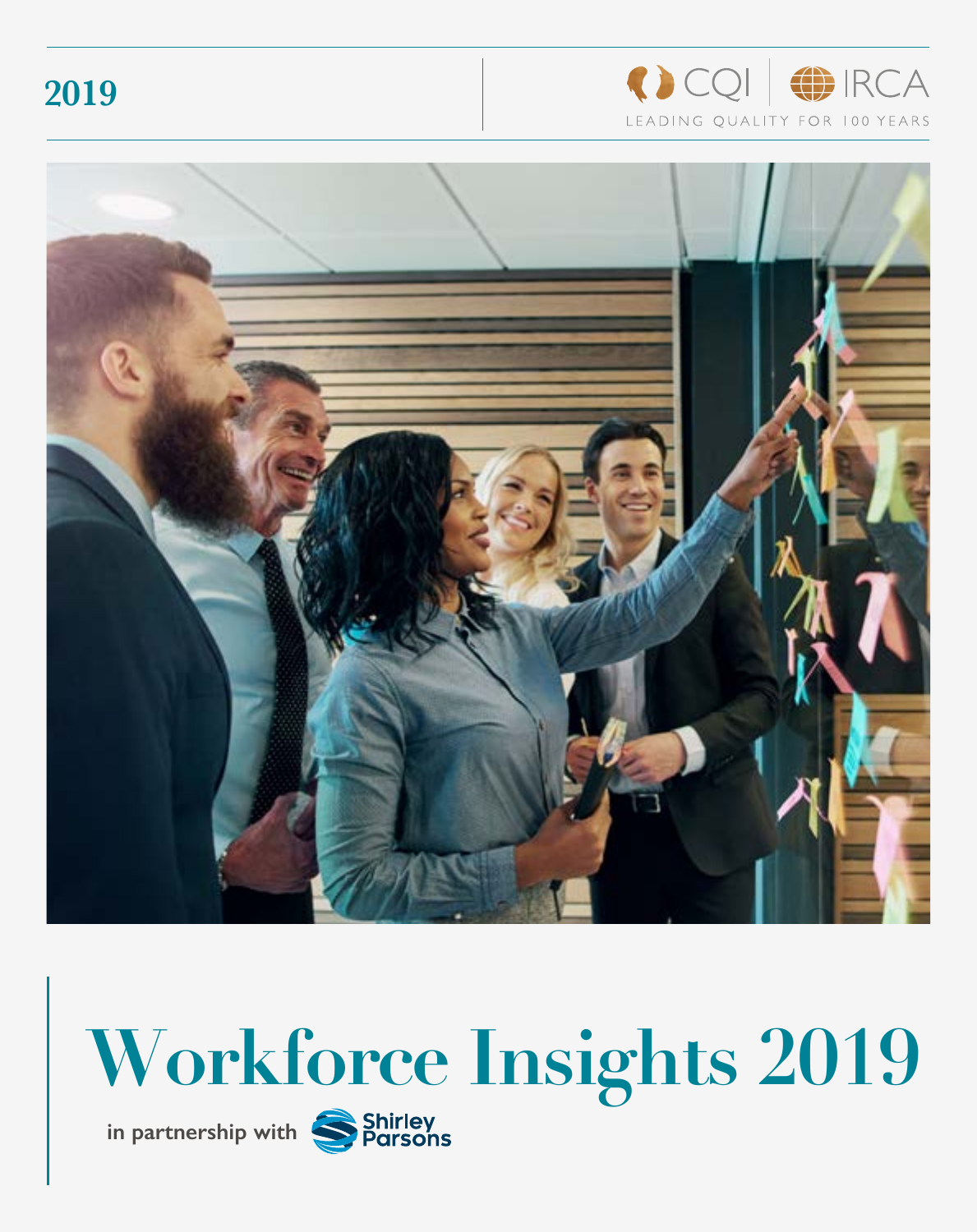# 1. Introduction

# 2. About the survey

### **3.1. Remuneration**

- 3.1.1. Salaries by seniority
- 3.1.2. Salaries by professional organisation membership and grade
- 3.1.3. Salaries by country
- 3.1.4. Salaries compared to other professions (UK)

## **3.2. Gender diversity**

- 3.2.1. Gender seniority gap
- 3.2.2. Gender pay gap

### **3.3. Satisfaction**





- 3.3.1. Dissatisfaction
- 3.3.2. Satisfaction among CQI and IRCA members
- 3.3.3. Satisfaction by country
- 3.3.4. Satisfaction compared with other professions

# **3.4. Progression and career**

- 3.4.1. How candidates find new jobs
- 3.4.2. Skills employers want
- 3.4.3. Skills gaps for employers

# 4. Conclusions

5. Appendix: Summary of all responses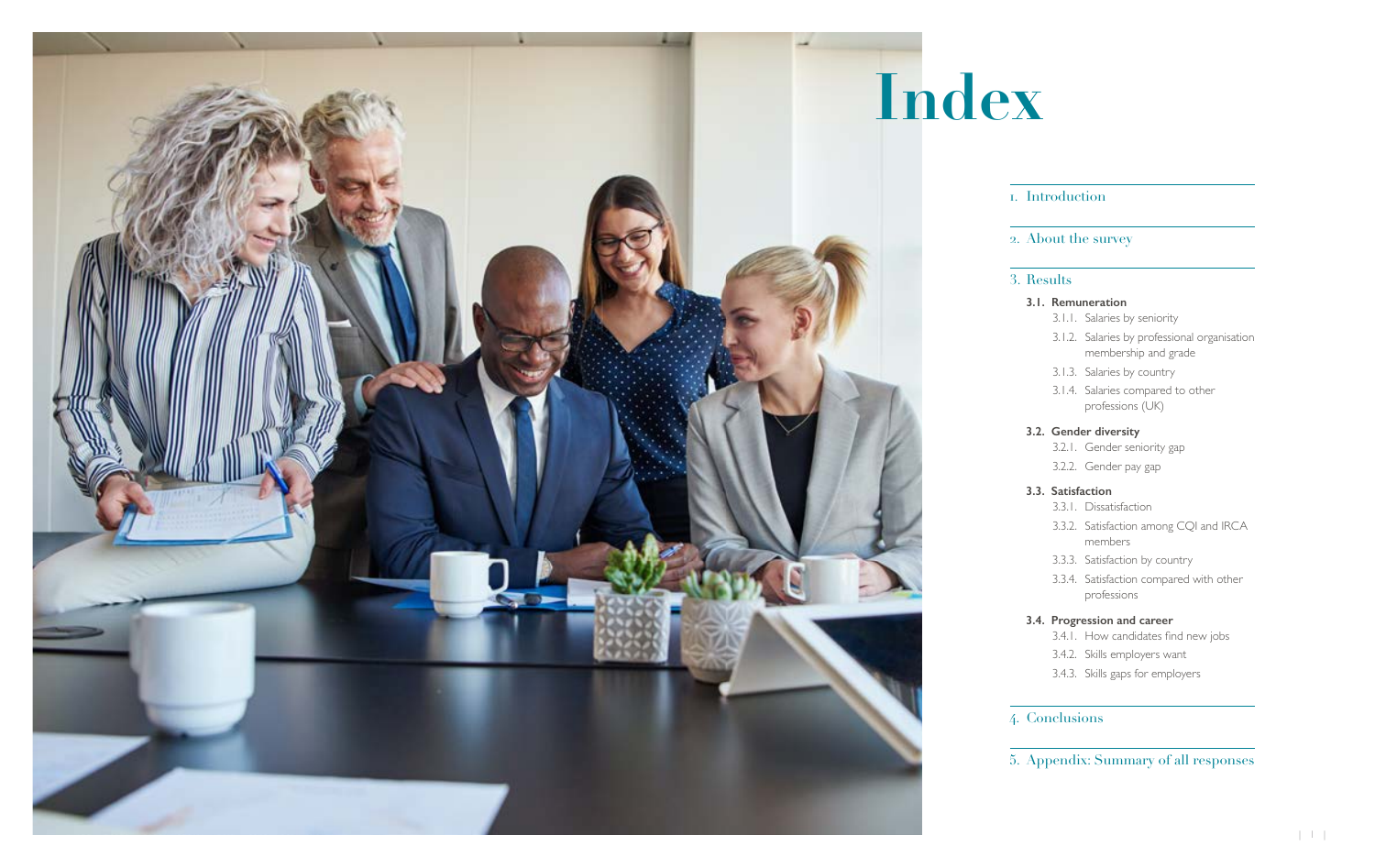The CQI's second Workforce Insights survey, which we conducted in partnership with Shirley Parsons Ltd, again paints a picture of a profession across the world which is well rewarded, satisfied, and offers a varied and long-term career. Satisfaction and salaries continue to compare favourably with other professions, especially for

CQI and IRCA members, who on average are happier and better paid than others.

However, we should not rest on our laurels. Once more, we see that women are paid less than their male counterparts and are poorly represented among the most senior quality roles. Employers struggle to plug skills gaps in their workforce, and the quality profession is at times frustrated by a lack of understanding of the value that quality management delivers.

Our hope is that the results of this survey will show employers what really drives satisfaction in the quality profession. It will also help our members and others in the profession to benchmark their salaries, and will shine a light on opportunities for professional development.

2019 is the CQI's centenary year. As we reflect on the past 100 years for the institute and the profession, this survey provides a snapshot of the present, and can help guide us as we move into the future, to keep delivering improvement in the profession, value to business, and trust to society.

# **1. Introduction 2. About the survey**



The 2019 Workforce Insights survey asked questions about remuneration, satisfaction, opportunities for – and barriers to – career progression, and skills gaps identified by employers.

2,546 individuals from 80 countries around the world took the time to give their views, providing a valuable insight into our profession. These included CQI members, IRCA certificated

auditors, Corporate Partners, Special Interest Group representatives, and non-members of the CQI or IRCA working in quality and management systems auditing.

The main survey was global and conducted in English. Our Japan office also conducted a Japanese language version of the main survey in parallel. The results of this are included in

this report.



**Estelle Clark, Executive Director – Policy, CQI**

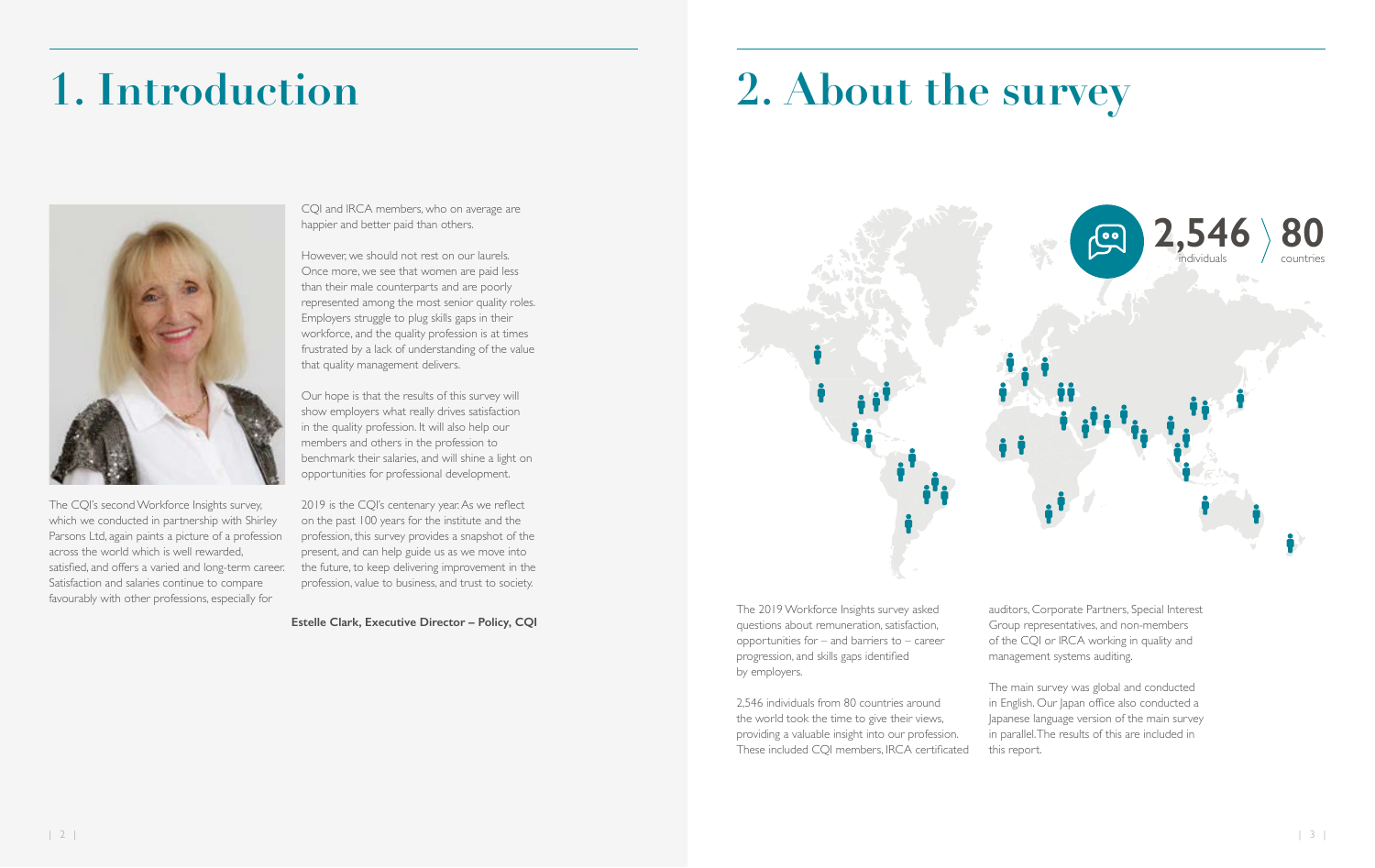# **3.Results**

# **3.1. Remuneration**

The mean average salary for those in permanent full-time employment was £44,385. This was down from the 2017 figure of £57,677 – however we believe this difference to be mainly due to a larger number of responses this time around from less senior members of the profession, and from countries with lower average salaries. Of greater interest are the variations between countries, professions, genders, seniority levels, and levels of professional recognition.

### **3.1.1. Salaries by seniority**

Those with no professional membership had an average salary of just £33,863 – well below the overall survey average of £44,385.

There are evident increases in salary as individuals progress through the profession. Quality management and management systems audit remain attractive careers in managerial and leadership roles, and senior executives can expect to command salaries comparable to similar professions, as discussed below.

It is encouraging to note that, even at the junior levels, quality professionals can expect to receive good salaries, in excess of the average earnings in their country.

# **3.1.2. Salaries by professional organisational membership and grade**

We asked respondents whether they were a member of a professional organisation, including the CQI and IRCA, and what grade of membership they held.

The majority of respondents belonged to the CQI or IRCA, so we can show the mean average global salary for each level of membership and compare each grade with those who have no professional membership.

There are significant increases in salary when members advance through CQI|IRCA grades, and the results suggest a pay premium of over a third between the grades of CQI Affiliate and Chartered Member (CQP MCQI).

# **Average salary by role Quality Practitioner Quality Specialist/ Manager Senior Manager Executive/Director £70k £60k £50k £40k £30k £20k £10k £34,576 £41,587 £55,559 £62,932**

# **Average salary by professional membership and grade**

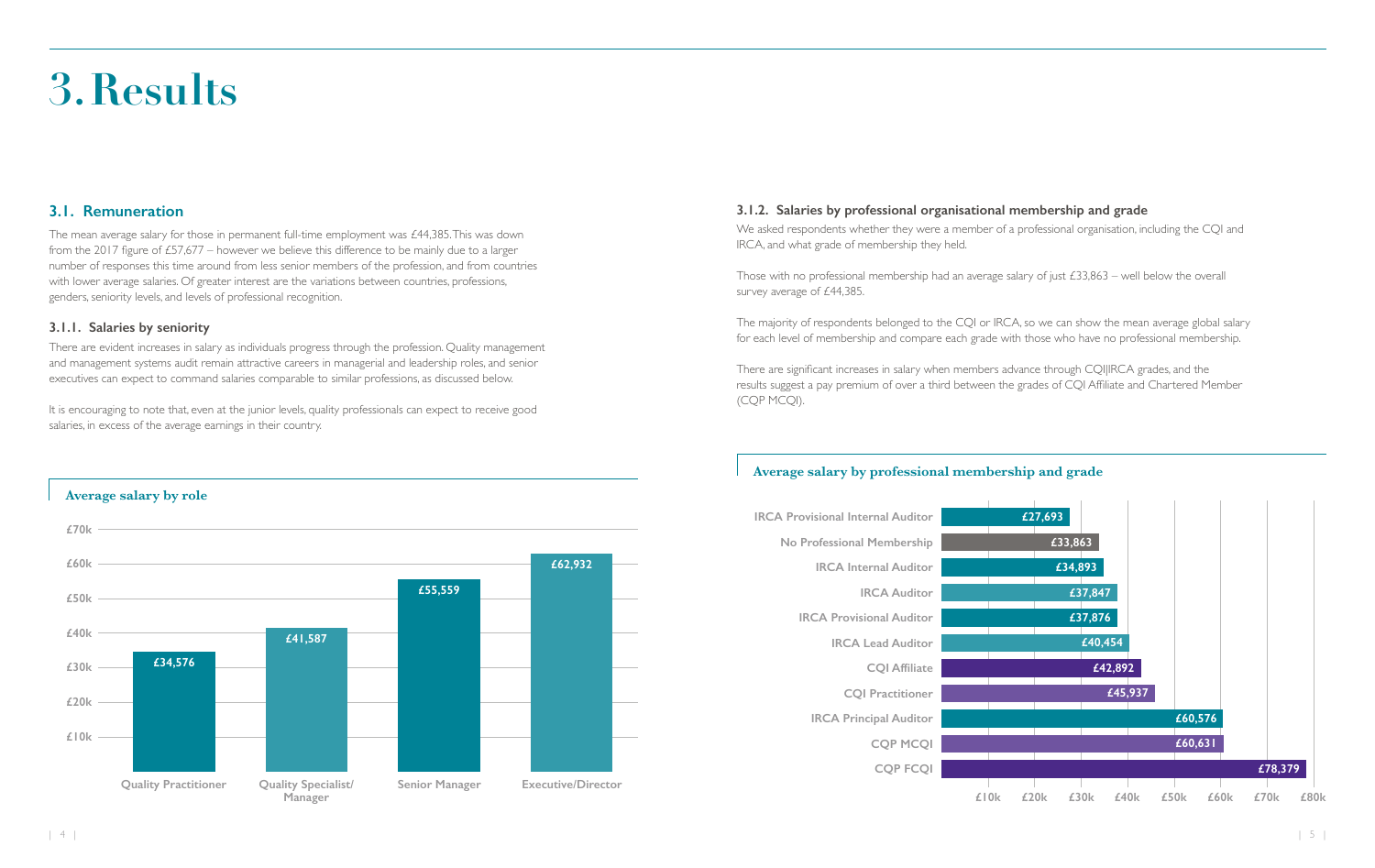## **3.1.3. Salaries by country**

Individuals from more than 80 countries responded to the survey.

The UK had the highest number of responses: the mean average annual salary was £51,073. The second highest number of responses came from Japan, where the mean average annual salary was £54,189.

When we analyse the average salaries by country of work, the highest average salary of the countries that had at least 20 respondents to the survey, was £122,421 in the USA (29 respondents), followed by £66,411 in Germany. By contrast, respondents from India reported a mean average salary of £20,633, and from Ghana £15,332. This may be attributed in part to differences in average salaries between these countries, as well as to the relatively small sample size.

# **3.1.4. Salaries compared to other professions (UK)**

We compared the salary data with results of surveys published by similar professional bodies in the UK (see page 14). To make meaningful comparisons, we only included full-time, UK-based respondents.

Chartered Quality Professionals (CQPs) enjoy higher salaries than Chartered Occupational Health and Safety professionals, environmental managers and assessors who are full members of the IMEA professional body, and engineers. There is less variation in the salaries of people at the lower level of practitioner.

### **Average salary by country**



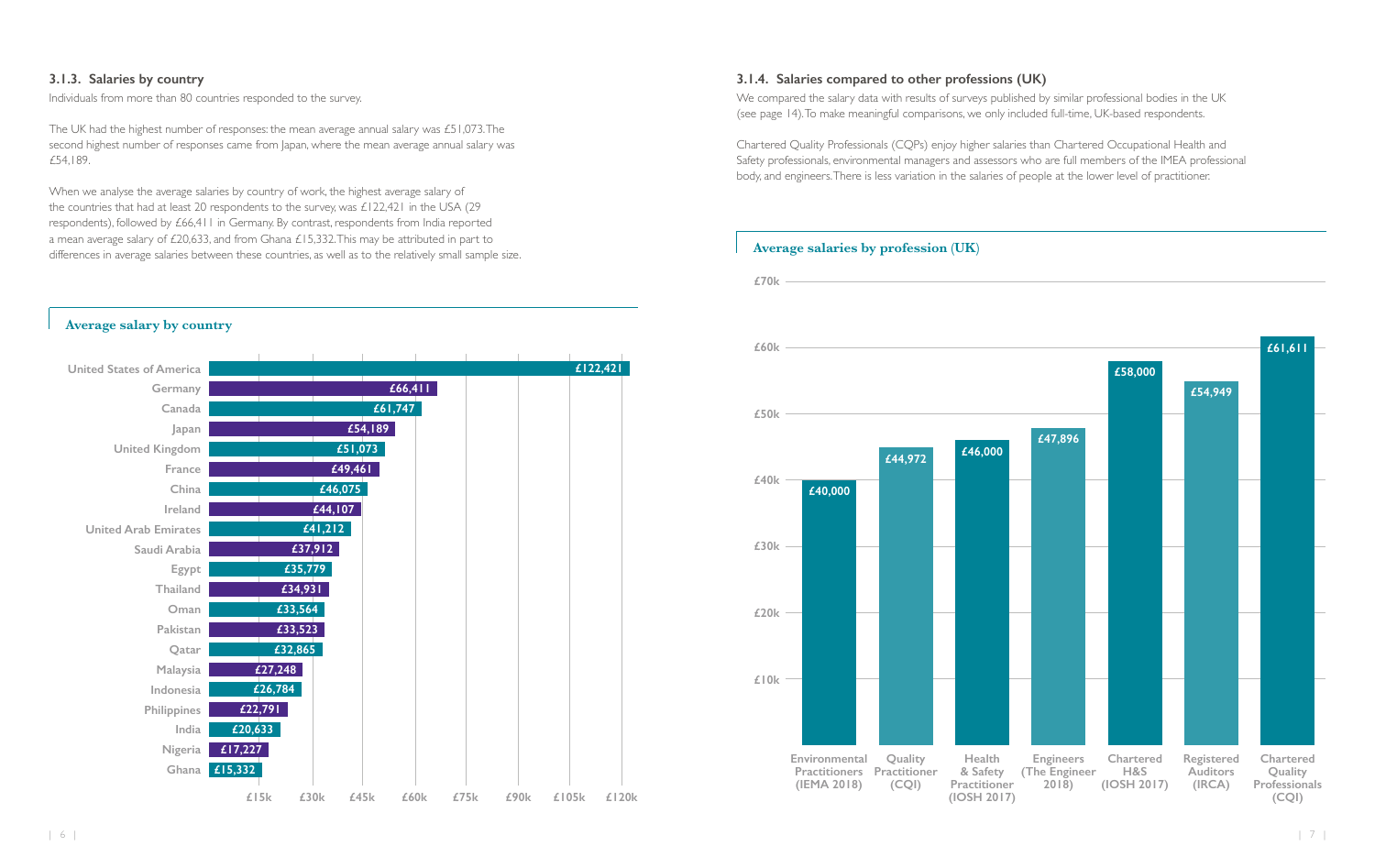# **3.2. Gender diversity**

The figure is significantly higher than the proportion of women in engineering (9%, as reported by **The Engineer**, 2018'), and comparable with the figure for occupational health and safety (IOSH 2017 salary survey $^2$ ). However, this still indicates that the profession is failing to attract and retain women.

The gender balance of the quality profession has shifted slightly compared to 2017, with women comprising 23% of respondents, up from 20%. This is consistent with CQI and IRCA membership, which consists of approximately 25% women.

The imbalance is most pronounced in the United Arab Emirates (13%), United States of America (12%) and Japan (8%). There were no female respondents from Saudi Arabia from a sample size of 57. The mean average global salary for men  $(£46,119)$  is 18% higher than that for women  $(£39,111)$ . This gap is five percentage points narrower than the figure reported in the 2017 survey (23%), although this should be considered in the context of the greater number and diversity of respondents.

By contrast, the results show a more balanced ratio in Malaysia (38 responses), France (31 responses) and the Republic of Ireland (31 responses), where women make up 44% of the profession on average.

### **3.2.1. Gender seniority gap**

The ratio is less balanced as one progresses through levels of seniority. Only 19% of directors who responded were women, compared with nearly 30% at student and practitioner level.

## **3.2.2. Gender pay gap**

### **General**

### **By seniority**

The results demonstrate that not only are there more women at practitioner level, but also that the pay gap is narrower at this level. For example, in the UK, men at practitioner level earn an average of £37,703, only 3% more than women at the same grade, who earn £36,286.

The gap gets wider with seniority, reaching its widest at director level, where men earn 26% more than women.

1 https://s3-eu-central-1.amazonaws.com/centaur-wp/theengineer/prod/content/uploads/2018/06/18100816/2018-Salary-Survey.pdf 2 https://www.ioshmagazine.com/article/2017-salary-survey

## **Countries with highest female percentage**



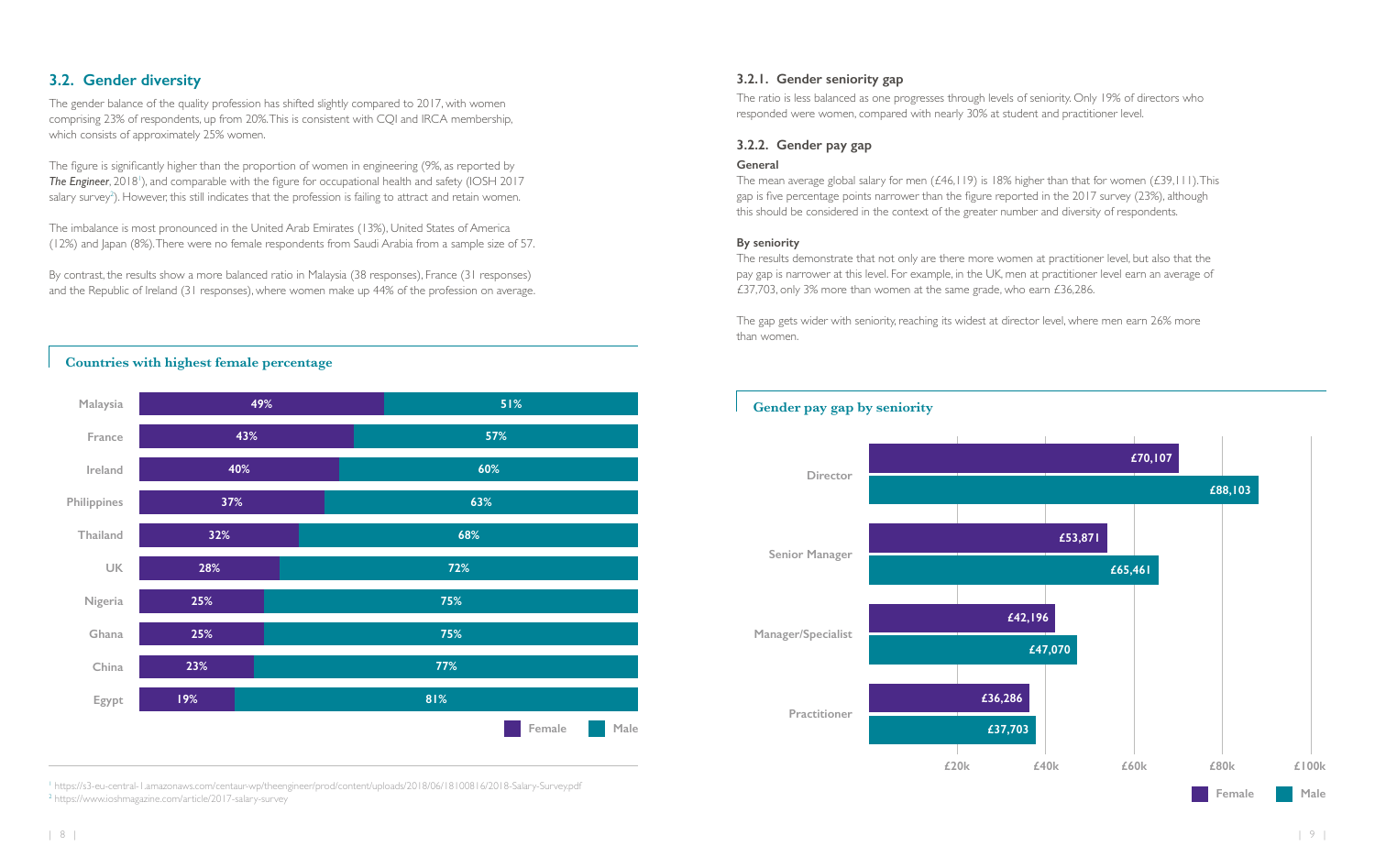# **3.3. Job satisfaction**

The survey reveals a high level of job satisfaction in the profession, with 71% of respondents either satisfied or very satisfied. Only 11% are dissatisfied or very dissatisfied.

This is consistent with the results of the 2017 survey, where the figures were 72% and 12% respectively.

The main reasons given for this high level of satisfaction were:

In the 16-24 age group, pay for men and women was close to equal (in fact, women earned slightly more at £26,782 compared to £26,503). In every other age group there is a clear gap in favour of men. The gap is widest in the 55-65+ age group, at 28%.

- 1. Independence
- 2. Flexibility
- 3. Variety
- 4. Development
- 5. Job content / interesting work

## **By age**

# **How satisfied are you with your current role?**



*"I work for a valued team undertaking both internal and external audits, which is something I am good at and enjoy doing."*

*"I enjoy and get satisfaction from overcoming the challenges I face, the opportunities for learning, the significance of the industry, the people I work with and the chance I have to make a difference."*

**Very dissatisfied**

**Very satisfied**

**Satisfied**

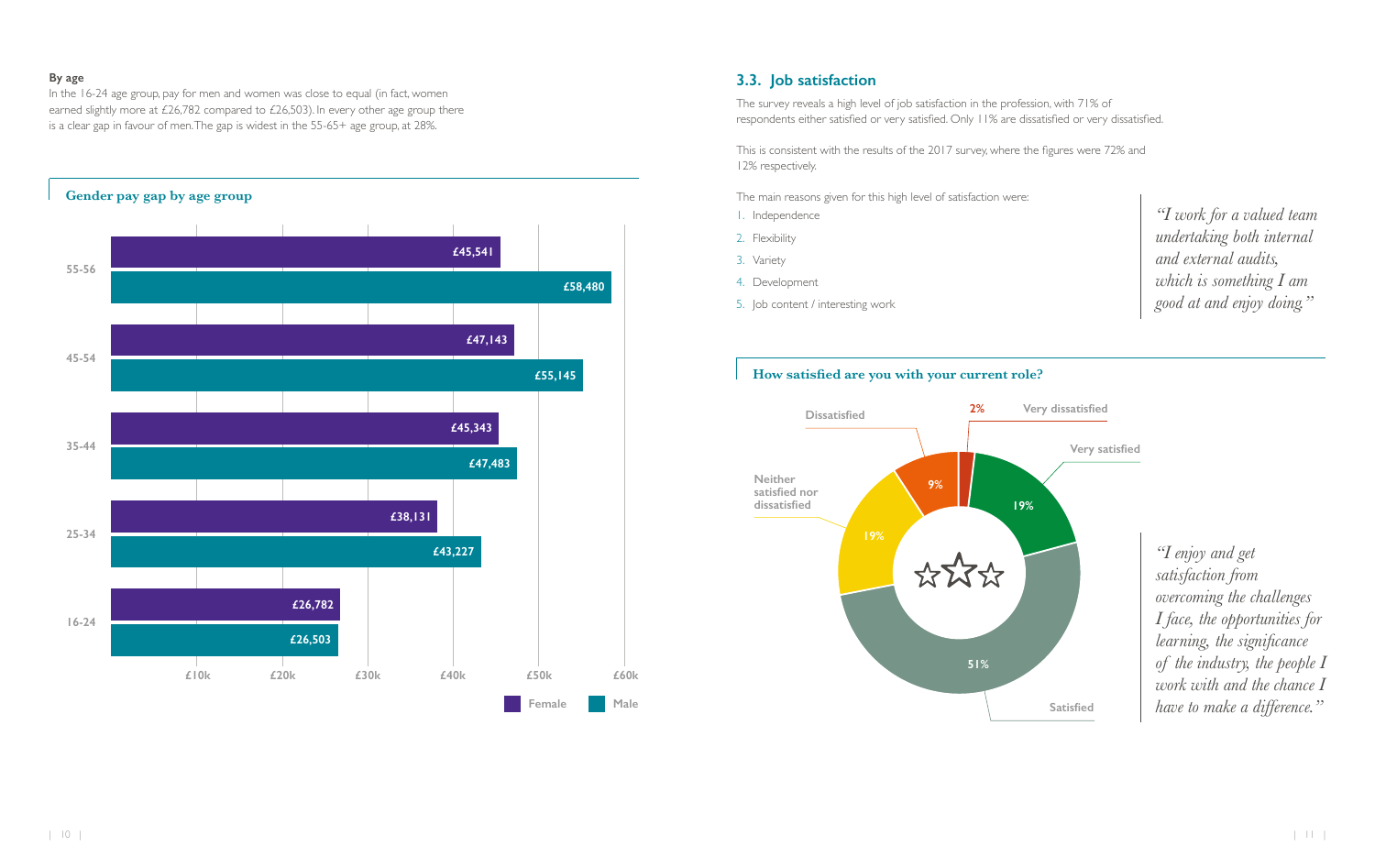## **3.3.1. Dissatisfaction**

Reasons cited for dissatisfaction appear to vary depending on grade and seniority. Among top earners, causes of dissatisfaction are described as related to poor sector performance and industry uncertainty.

Perhaps unsurprisingly, among those earning less than £25,000 a year, poor salary was the most common reason cited for dissatisfaction, but so too were organisational culture and the perceived value of quality.

A lack of senior management engagement or support, poor leadership, and difficulty in achieving professional development and career progression were commonly cited reasons for dissatisfaction among middle managers and middle earners.

# **3.3.2. Satisfaction among CQI|IRCA members**

When the job satisfaction score for survey respondents is broken down by their professional membership, CQI members and IRCA auditors are significantly more satisfied than those with no professional membership.

The most satisfied membership category is the IRCA Principal Auditor level where 84% of respondents are either very satisfied or satisfied. 81% of Fellows (CQP FCQI) who responded to the survey are satisfied or very satisfied, 77% of CQI Affiliates, and 75% of Members (CQP MCQI).

The least satisfied group of respondents are those with no professional membership, where just 59% are satisfied or very satisfied.

# **3.3.3. Satisfaction by country**

Looking at the ten largest countries by numbers of respondents, professionals who work in the USA are the most satisfied, with 86% stating that they are very satisfied or satisfied. Of the respondents in Saudi Arabia, 83% are satisfied, followed by those in India and the Philippines, of which 76% were satisfied.

Japan, which has the second largest quality population in our survey, also has the lowest satisfaction of the ten largest countries. This may reflect low overall levels of job satisfaction in Japan<sup>3</sup>. Qualitative responses are similar to those for the rest of the world, suggesting a broadly similar experience among quality professionals.

**Satisfaction by qualification**

### **IRCA Provisional Internal Auditor IRCA Internal Auditor IRCA Auditor CQI Practitioner No professional membership CQI Affiliate CQP MCQI Other membership IRCA Lead Auditor IRCA Provisional Auditor IRCA Principal Auditor CQP FCQI 84% 20% 40% 60% 80% 100% 81% 77% 75% 73% 73% 72% 72% 71% 69% 66% 59%**

# **Satisfaction by country**



<sup>3</sup> https://blogs.wsj.com/japanrealtime/2014/08/19/survey-finds-more-job-dissatisfaction-in-japan/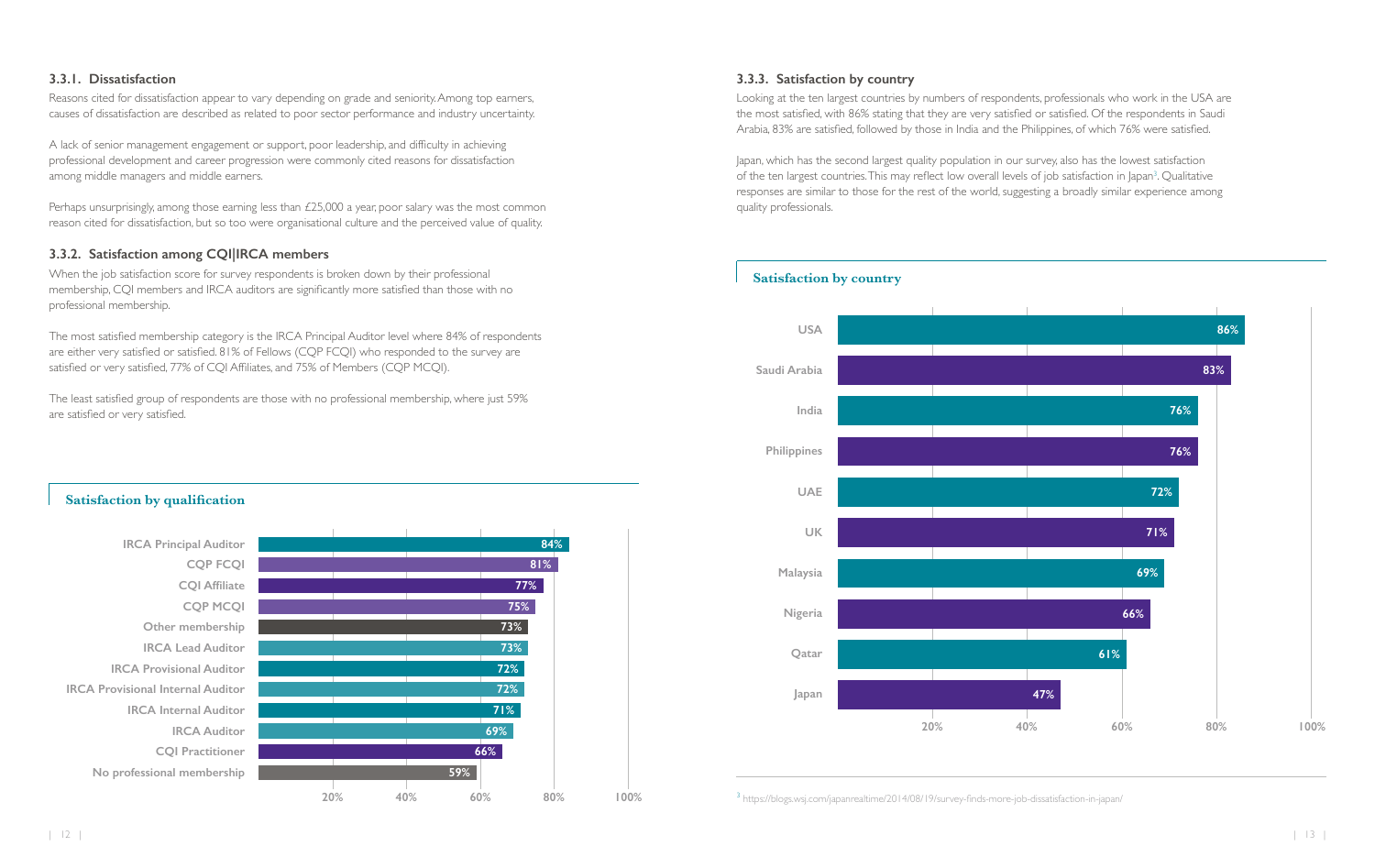## **3.3.4. Satisfaction compared with other professions**

To allow comparisons of satisfaction levels in the quality and audit profession against other professions, we looked at publicly available data from:

- The Institution of Occupational Safety and Health (IOSH) 2017 Salary Survey<sup>4</sup>
- The Institute of Environmental Management and Assessment (IEMA) State of the Profession Survey 2018<sup>5</sup>
- The Engineer Salary Survey 2018<sup>6</sup>

This comparison suggests that job satisfaction among quality and audit professionals is higher than it is among engineers and environmental managers.

# **3.4. Progression and career**

Quality and auditing appear to offer attractive careers. Approximately 10% of respondents see their next career move as being outside the profession.

Nearly 70% of respondents anticipate remaining in the quality profession, either seeking promotion (44%) or becoming a consultant or freelance quality professional (24%).

4 https://www.ioshmagazine.com/article/2017-salary-survey

<sup>5</sup> https://transform.iema.net/sites/default/files/iema\_state\_of\_the\_profession\_survey\_2018.pdf

6 https://s3-eu-central-1.amazonaws.com/centaur-wp/theengineer/prod/content/uploads/2018/06/18100816/2018-Salary-Survey.pdf

# **Satisfaction by profession (UK) Health and Safety professionals (IOSH) Quality professionals Environmental Managers (IEMA) Engineers (The Engineer) 20% 40% 60% 80% 78% 71% 68% 51%**

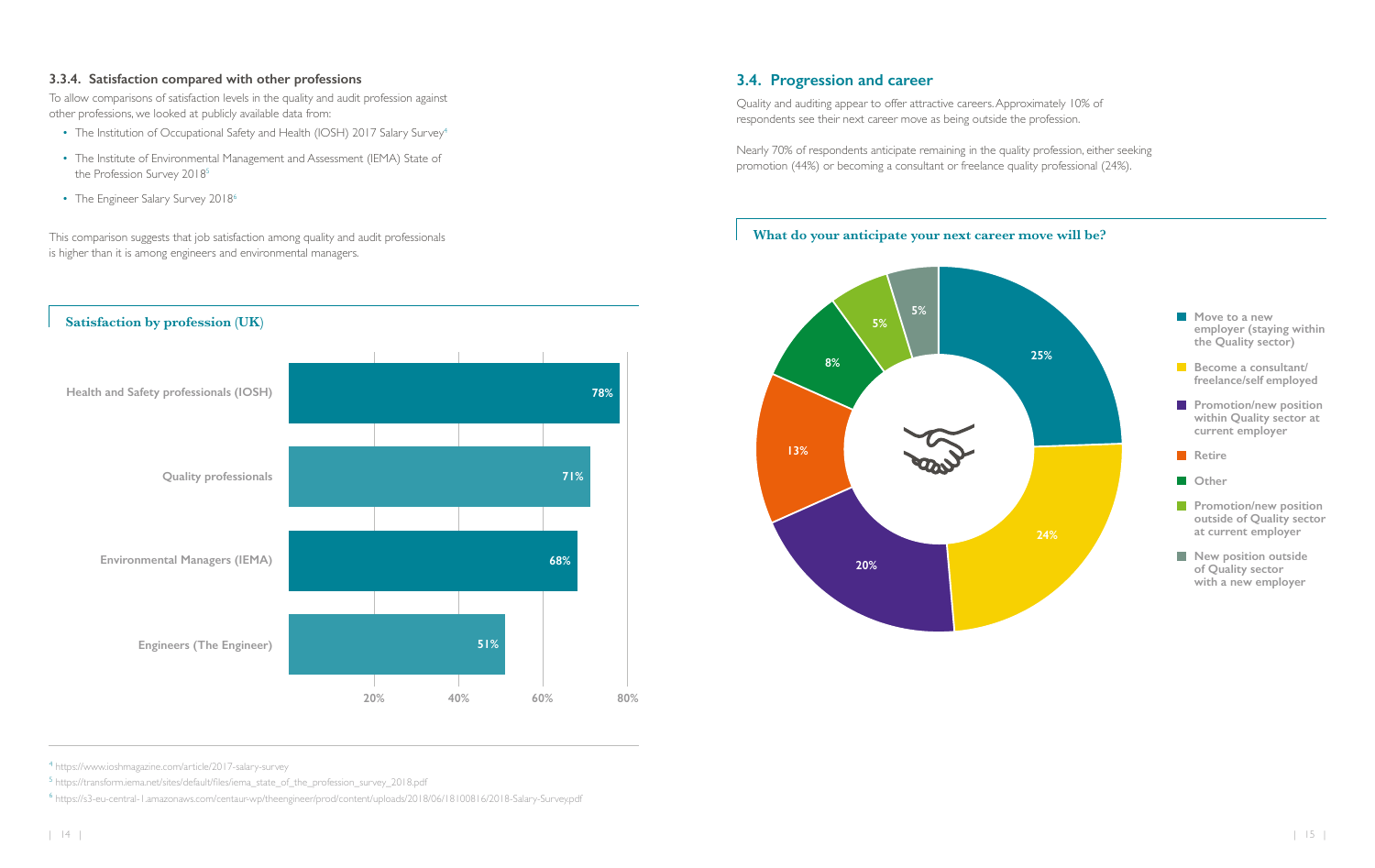When considering career moves, traditional job search methods such as attending careers fairs or looking in print media are unpopular. Searching online, either via company websites or on LinkedIn, was most common.



When asked about the factors most important in securing a new role, the content of the role and the responsibilities took precedence over factors such as salary and promotion prospects. Almost three quarters of respondents stated that job content was "very important".



### **Factors most important in seeking a new role**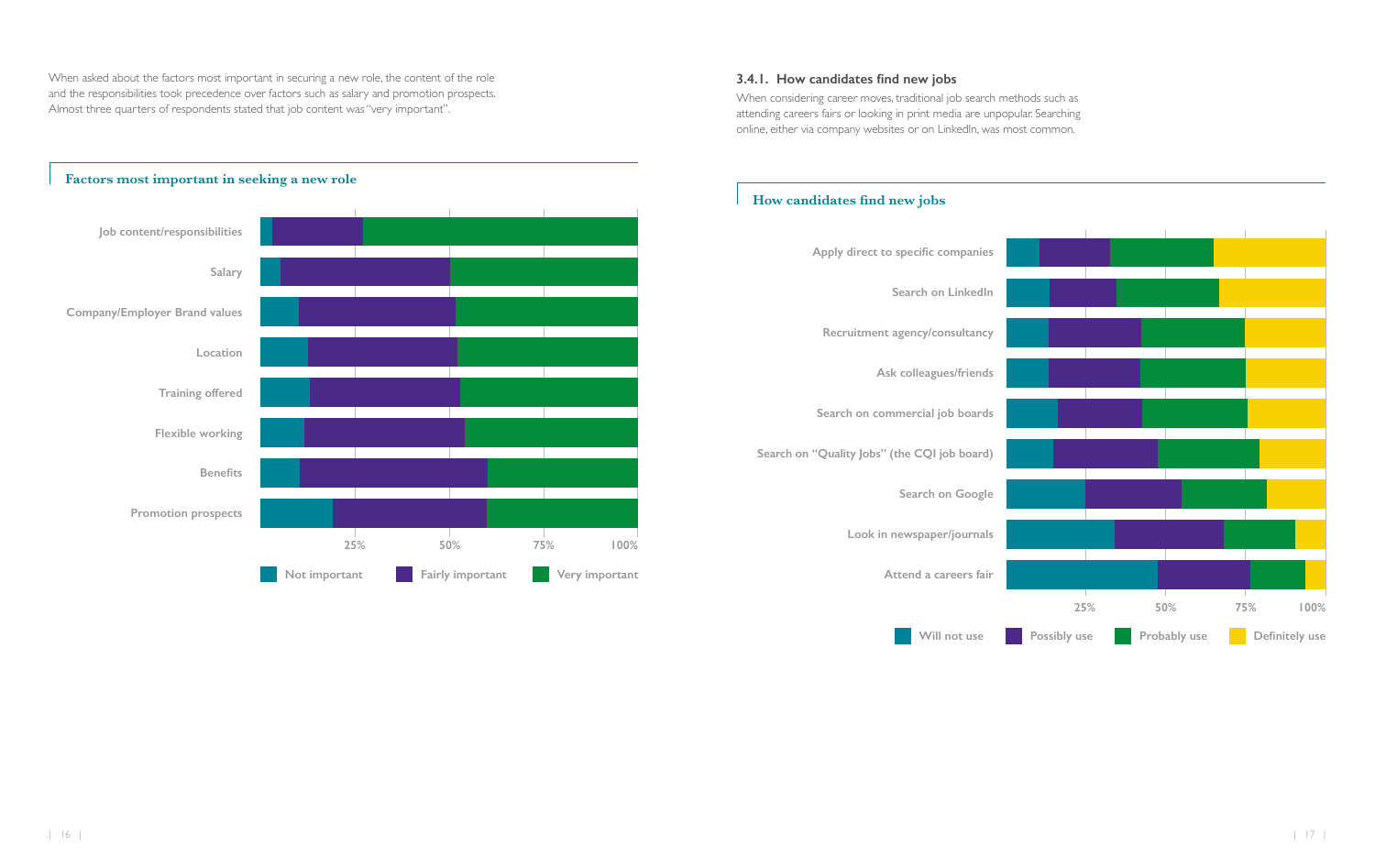### **3.4.2. Skills employers want**

Those respondents who are responsible for recruiting quality and audit professionals into their organisations cited technical knowledge and experience as the most in-demand skills. Only one third considered cultural fit to be an important attribute in new employees.

A university degree was the least required job criterion. However, there are significant regional variations, with respondents from the Middle East and Asia more likely to require a university degree than respondents in Europe or North America.

### **3.4.3. Skills gaps**

Of those responsible for hiring, 39% stated that they had skills gaps in their current team. Auditing knowledge and experience was the most common gap. Personal skills gaps such as leadership, management and communication were also frequently mentioned.

### **Skills employers want**



# **4.Conclusions**

**This project has provided some real insight into the workplace in the global quality and management systems audit profession. The key conclusions that we draw are as follows:**





# **Satisfaction**

A good salary, compared with global and national averages and those of comparable professions, makes a career in quality financially attractive. It is a rewarding career, offering independence, flexibility and variety of work. Quality professionals are also inclined to stay and seek opportunities for progression and professional development in the same discipline. Despite the attractiveness of a good salary, quality professionals are more interested in what their job entails than in chasing benefits and promotion.

The profession values challenge and variety, as well as management who understand and support the organisation's quality aims and objectives and appreciate the value of quality.

# **Gender equality**

While the quality and audit professions compare favourably with some, it is evident that more needs to be done to attract talent from a wider pool. The profession is failing to attract women in sufficient numbers and is then failing to place enough women in senior roles.

The gender pay gap widens as seniority and experience increases. It will be interesting to see if that gap narrows as Generations X and Y progress through the profession.

However, this does not excuse the profession of its responsibility to ensure that everyone, regardless of gender or any other demographic factor, are given the same opportunity for progression and financial reward.



# **Skills gaps**

The profession must continue to develop in order to exploit the opportunities and mitigate the risks associated with the future world of work.

There are skills gaps which limit the ability of organisations, business and society to exploit the benefits of governance, assurance and improvement. A lack of expertise in management systems audit is a particular issue. It is incumbent on employers, audit and quality professionals, and the CQI, to ensure the continued relevance and value of the profession.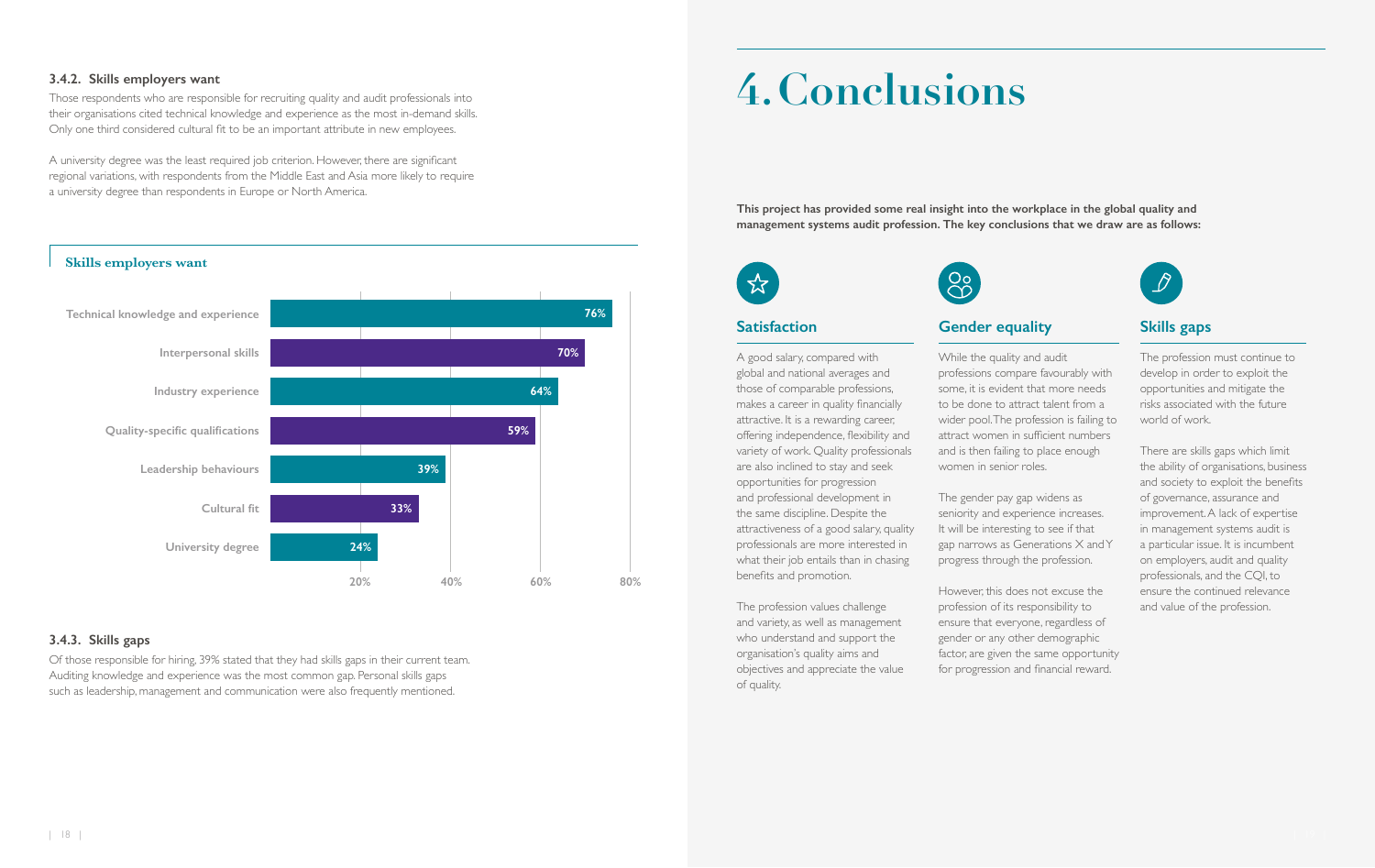# **5. Appendix:** *Summary of all responses*











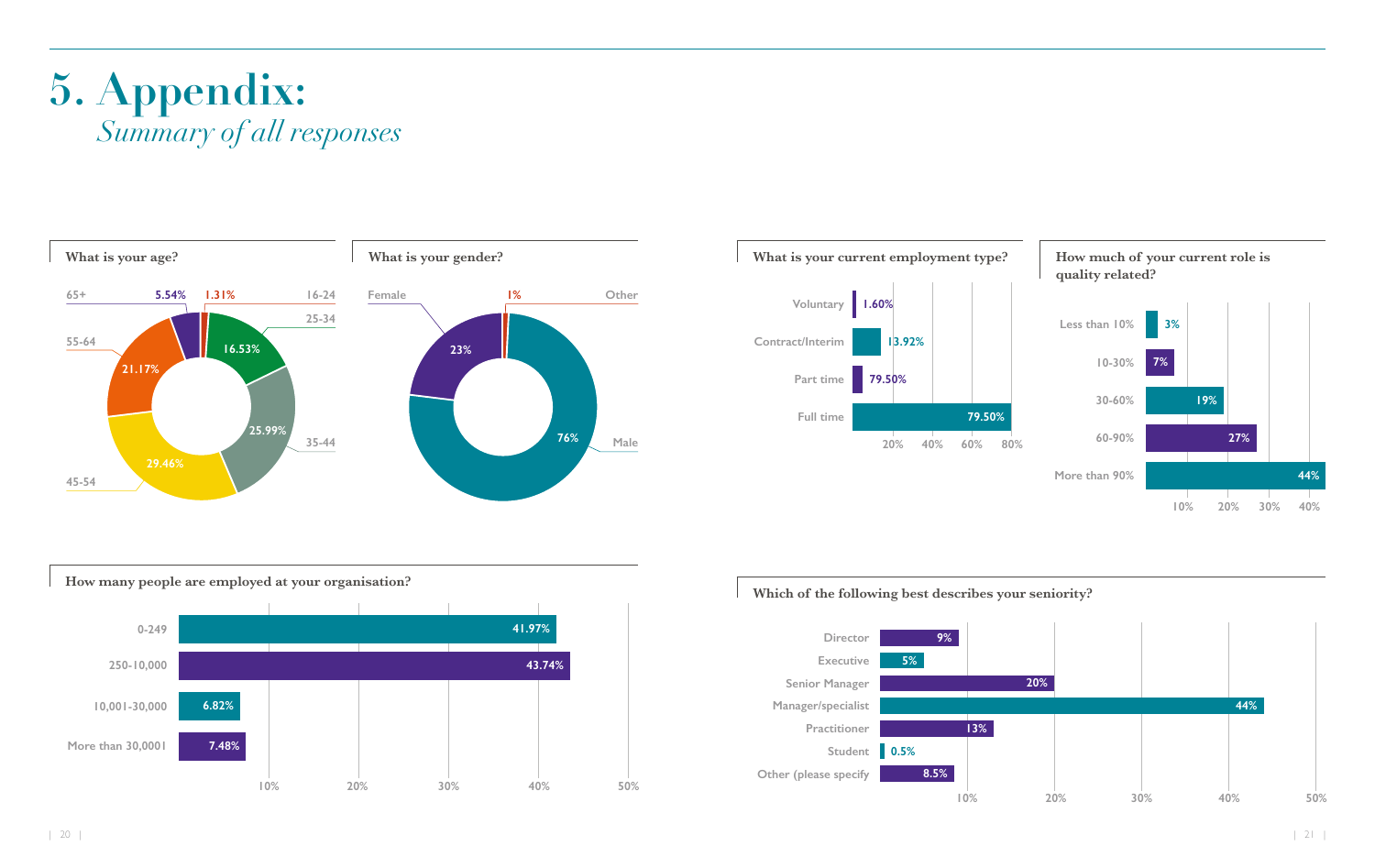**How many years have you worked in the quality sector?**

**How satisfied are you with your** 

**current role?**

**With which of the following areas of quality are you involved?**

## **Which of the following methods will you use to find your next role?**



**Promotion/new position outside of Quality sector at current employer New position outside of Quality sector with a new employer**













- **Move to a new employer (staying within the Quality sector)** 
	- **Become a consultant/freelance/self employed**
- **Promotion/new position within Quality sector at current employer**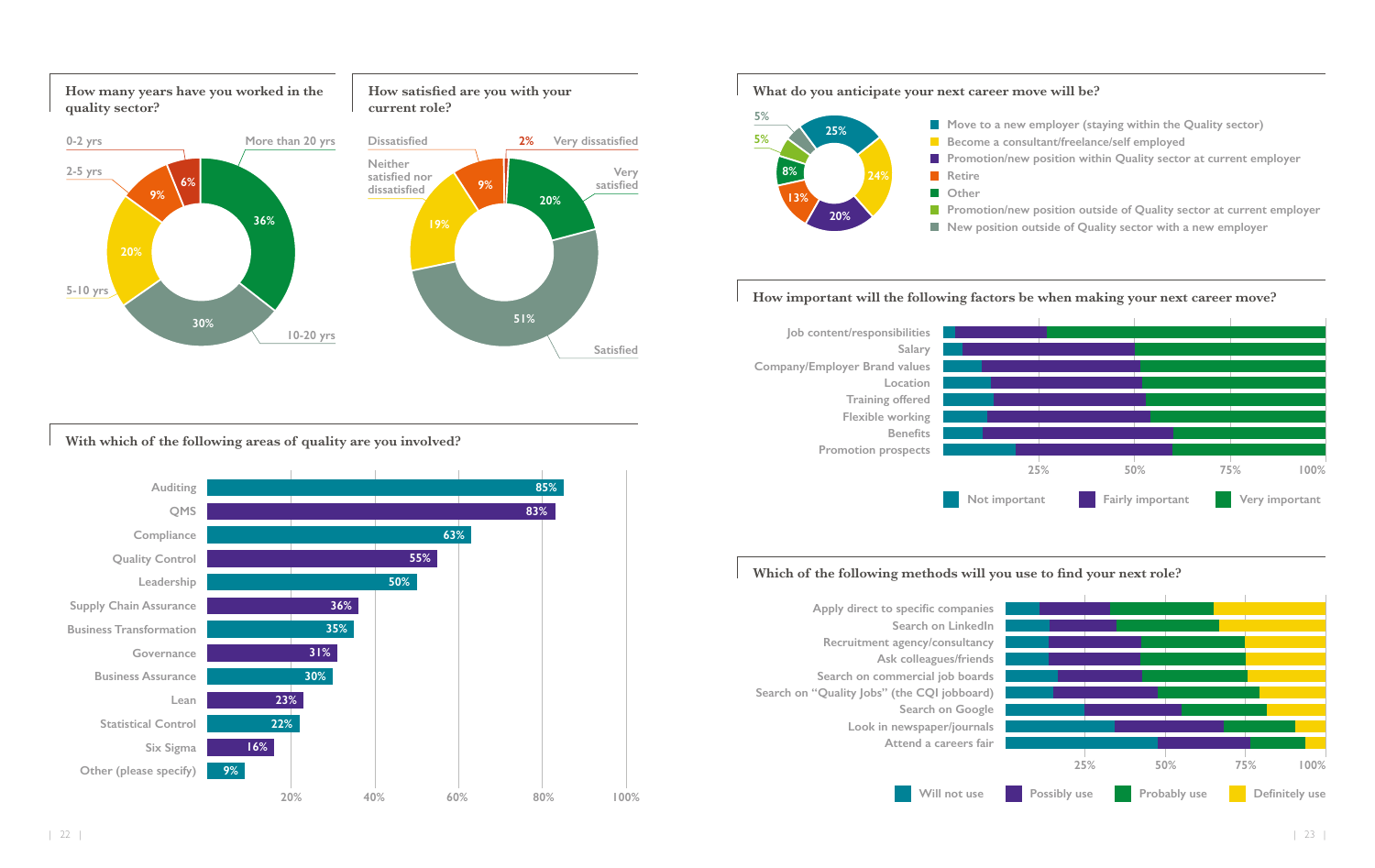**Are you involved in recruiting staff for quality roles at your company?**

> **Which of the following are most important in selecting candidates?**

**Over the past 12 months, have you experienced any difficulty recruiting quality staff?**







Our members benefit from excellent technical reports and guides, such as ISO 9001:2015, ISO 45001:2018 and ISO 19011:2018, as part of their membership. These would cost a non-member over £200\* to buy.



# **As CQI and IRCA members, you save over £100\* on our technical guides**

**Membership gives you access to invaluable research and reports to help support your knowledge and professional development.**



**Access your free resources today: quality.org/members-area**